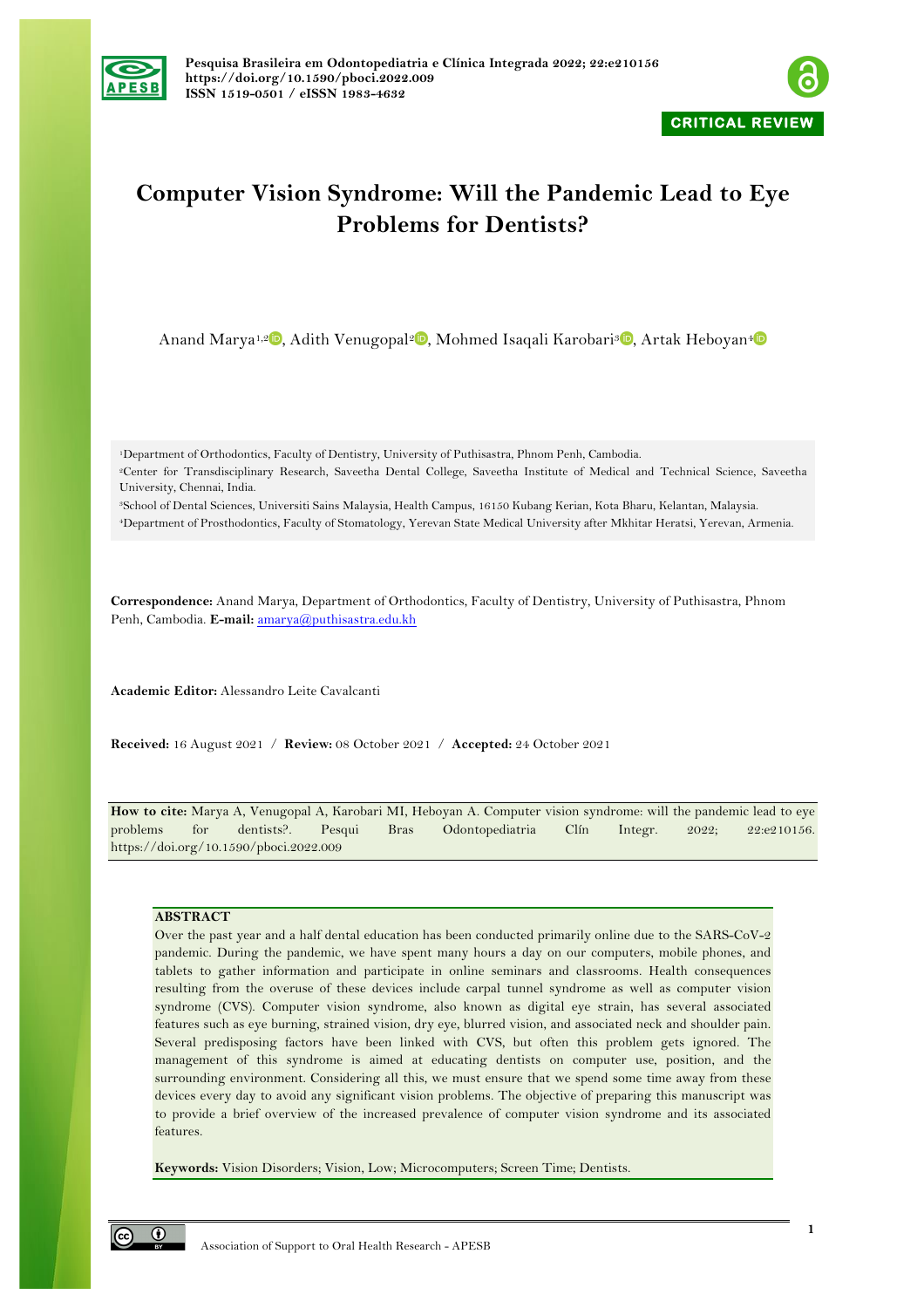### **Introduction**

Over the past year and a half dental education has been conducted primarily online due to the SARS-CoV-2 pandemic. From university classes to conferences and seminars, every individual in the dental industry has spent much more time online than in the past. While there are many positives associated with virtual or online learning, it is surprising that there has been little mention of the negatives, especially regarding the physical well-being of dental health professionals. During the SARS-CoV-2 pandemic, we have spent many hours a day on our computers, mobile phones, and tablets to gather information and participate in online seminars and classrooms. Health consequences resulting from the overuse of these devices include carpal tunnel syndrome as well as computer vision syndrome (CVS) [1]. Carpal tunnel syndrome is well known and has affected a large segment of the population because of the incorrect position of their hands when using computers [2]. On the other hand, computer vision syndrome causes problems with near vision activities due to the electromagnetic field emitted by various devices' screens [3]. The objective of preparing this manuscript was to provide a brief overview of the increased prevalence of computer vision syndrome, causative factors, and its associated features.

# **Prevalence**

CVS has a global prevalence of 64 to 90% among computer users and has affected more than 60 million people globally to date [4]. With an increased online presence during the pandemic, these numbers are only bound to go up worldwide. Estimating the precise prevalence may be a daunting task as there is a variety in the usage of screen-based devices and seating positions. Studies conducted in offices have shown that CVS is more prevalent in women compared to men [5,6]. Previous studies have also demonstrated an increased prevalence of CVS among contact lens wearers [7,8].

# **Factors**

Internal and environmental factors mainly cause CVS. Internal factors include uncorrected vision or refractive errors, ocular surface disturbances, and binocular vision. Environmental factors include image quality, lighting conditions, display, and seating position, among others [9]. The causative factors for CVS can also be divided into internal/ocular and environmental/non-ocular causative factors [10].

The ocular factors include [11]:

- Pre-existing refractive errors in vision- can lead to neck muscle spasms;
- Reduced rate of blinking of the eye- the standard rate of eye blinking ranges between 20 and 22 times a minute which goes down to 4 to 6 times a minute during screen use;
- Dry eyes- forces screen users to change their head positions, leading to headaches;
- Presbyopia- inability to focus on close objects.
	- The non-ocular factors include  $\lceil 12 \rceil$ :
- Low screen brightness
- Number of hours of use per day
- Seating position
- Position of the screen.

# **Features**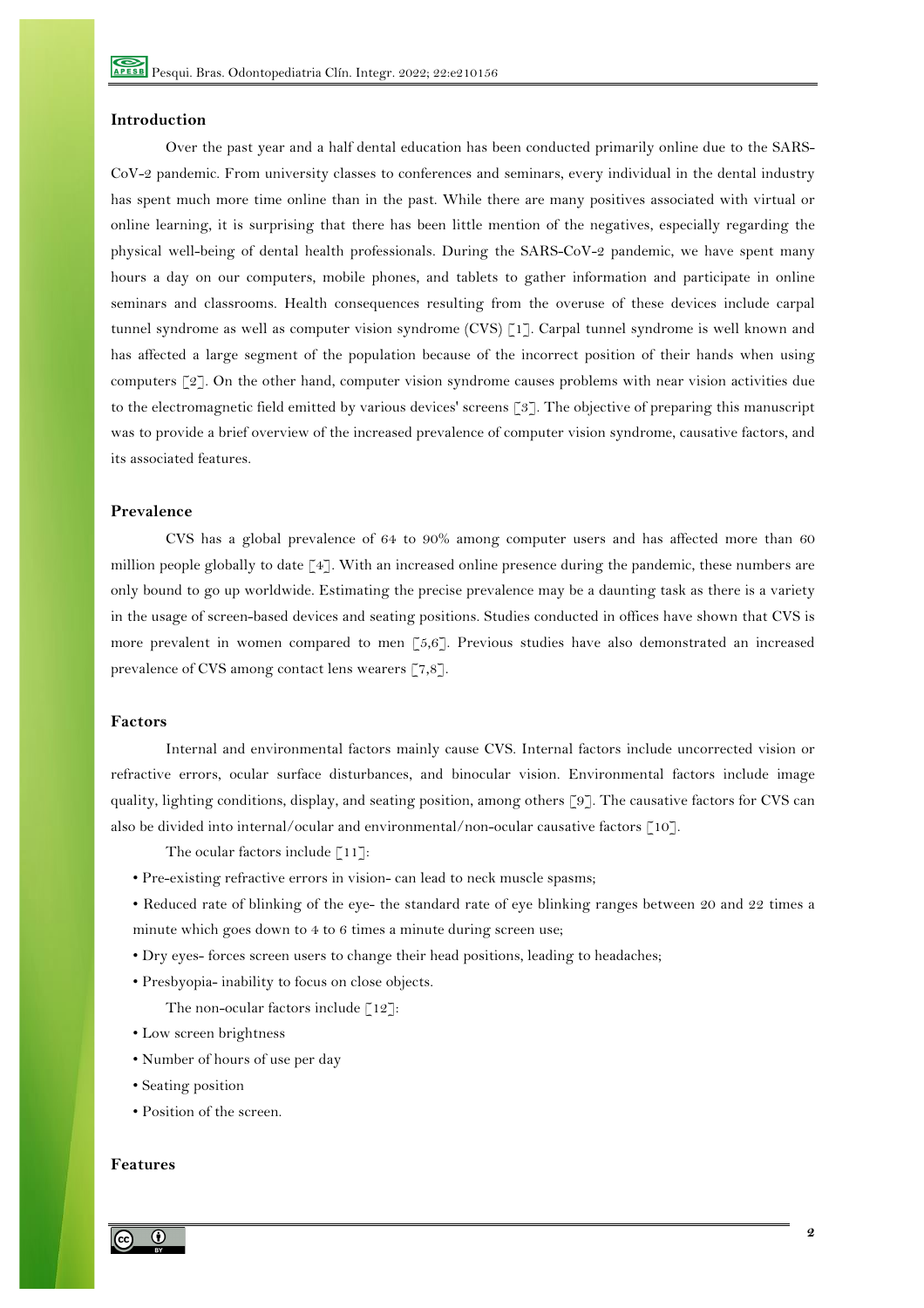The symptoms of CVS vary from one individual to another based on the complex association of the predisposing factors. However, this syndrome has several associated features: eye burning, strained vision, dry eye, blurred vision, and associated neck and shoulder pain  $\lceil 13 \rceil$ . The symptoms have been classified into  $\lceil 14 \rceil$ :

- Ocular symptoms: Eye irritation and burning, excessive tearing, diplopia, blurred vision, light sensitivity, eye fatigue;
- Non-ocular symptoms: Severe neck and shoulder pain, back pain, wrist pain.

# **Diagnosis**

For establishing a definite diagnosis for CVS, a detailed eye examination is required. First, the patient's history must be recorded along with any relevant medical history. This is followed by an analysis of an individual's refractive errors, presence of eye dryness, visual acuity, general eye health, and presence of binocular vision  $\lceil 15 \rceil$ .

### **Recommendations for Prevention**

Certain recommendations have been given to help lessen the impact of our increased screen time during this period by the College of Dentistry, University of Iowa, some of which are listed below [16]:

- The screen should be placed at a distance of 20 to 28 inches (50 to 71 cms.) from the eyes and slightly (10 to 12.5 cms.) below the eye level (Figure 1). Also, the chair must be positioned to allow the user to sit comfortably.
- The screen should be positioned so that no artificial or natural light falls on it to avoid having to glare.
- Consider using a screen glare filter that lowers the light reflected from the screen.
- An ergonomic chair must be used which has well-designed arm and footrests.
- We must take a break of 15 minutes after every 2 hours of screen use to reduce eyestrain.
- The device brightness, color temperature, and contrast should be adjusted to match those of the surroundings.

• Regular eye examinations every two years from the age of 40 onwards for evaluation of any problems that can be corrected at an early stage  $[17]$ .



**Figure 1. Optimal position of the screen.**

# **Predictions and what can be done**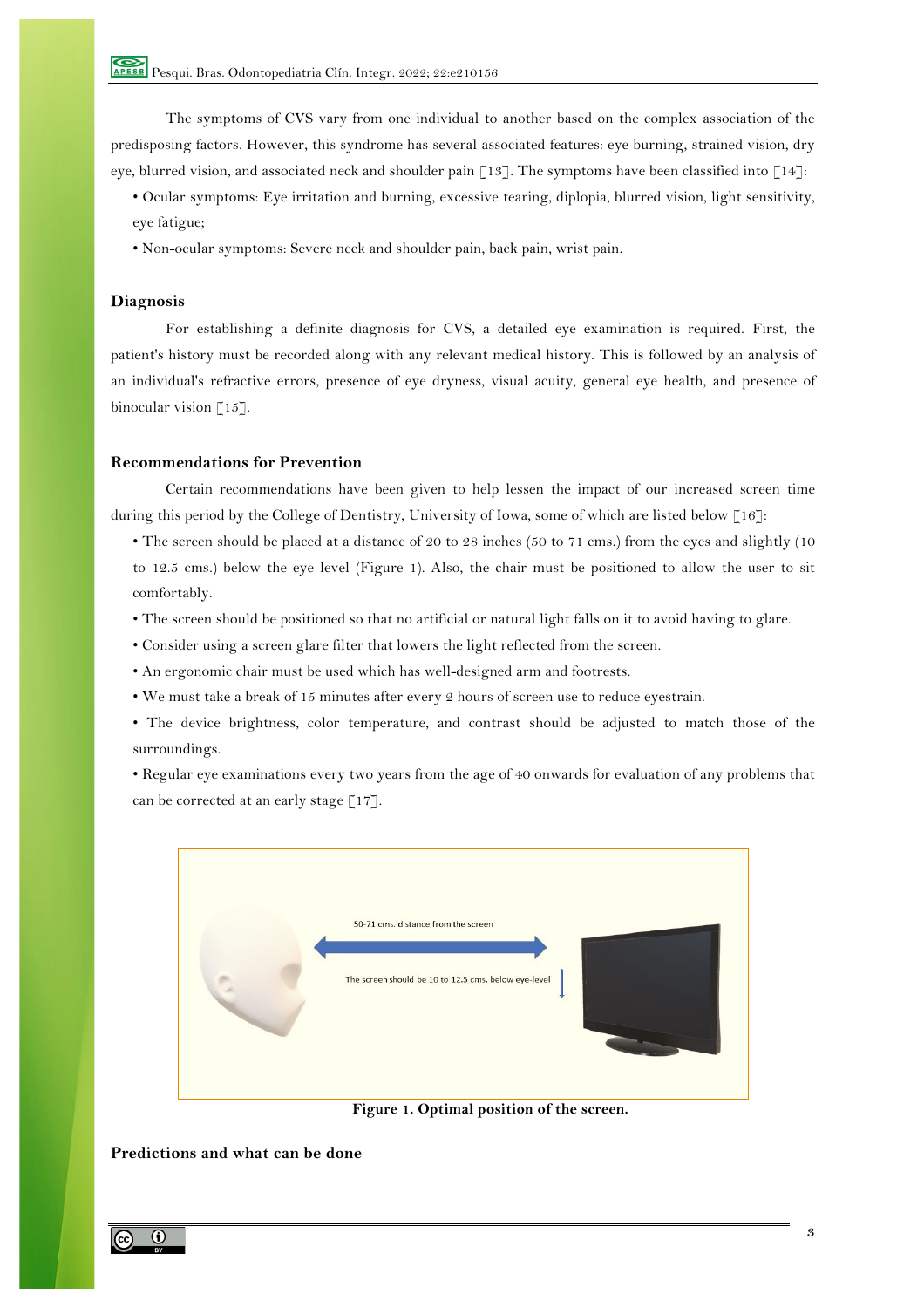With webinars and online lectures being conducted every day, there has been a massive rise in the screen time spent by healthcare professionals [18]. Oral healthcare professionals have already been shown in many studies to be at a greater risk of contracting infections compared to other fields [19-21]. Digital eye strain syndrome or computer vision syndrome must be studied in detail regarding its incidence, prevalence, risk categories, and preventive measures to ensure the pandemic does not lead to a "webidemic." Studies must be conducted across all specialties, university, and hospital set-ups to arrive at definite answers in relation to the increasing prevalence of CVS. If this is not controlled in time, the prevalence of this problem is only going to increase, making it a cause of concern.

## **Conclusion**

Since the onset of the SARS-CoV-2 pandemic, there has been a spurt in the number of webinars globally. There has been a corresponding increase in dentists' inclination to attend such webinars, which has led to dental professionals spending long hours staring at a computer or on mobile screens. This has inevitably predisposed dentists to a higher risk of suffering from symptoms associated with Computer vision syndrome. The treatment of this syndrome is aimed at educating dentists on computer use, position, and the surrounding environment. Considering all this, we must ensure that we spend some time away from these devices every day to avoid any significant vision problems. With such high prevalence, this syndrome is at risk of developing into a global health issue.

### **Authors' Contributions**

| AM                                                                                                                                      |  | https://orcid.org/0000-0003-2009-4393 | Conceptualization, Investigation, Data Curation, Writing - Original Draft, Writing - Review and |
|-----------------------------------------------------------------------------------------------------------------------------------------|--|---------------------------------------|-------------------------------------------------------------------------------------------------|
|                                                                                                                                         |  |                                       | Editing and Visualization.                                                                      |
| AV                                                                                                                                      |  | https://orcid.org/0000-0002-7945-8799 | Conceptualization, Data Curation, Writing - Original Draft, Writing - Review and Editing and    |
|                                                                                                                                         |  |                                       | Visualization.                                                                                  |
| <b>MIK</b>                                                                                                                              |  | https://orcid.org/0000-0002-0313-9695 | Conceptualization, Data Curation, Writing - Original Draft, Writing - Review and Editing and    |
|                                                                                                                                         |  |                                       | Visualization.                                                                                  |
| AH                                                                                                                                      |  | https://orcid.org/0000-0001-8329-3205 | Conceptualization, Data Curation, Writing - Original Draft, Writing - Review and Editing and    |
|                                                                                                                                         |  |                                       | Visualization.                                                                                  |
| All authors declare that they contributed to critical review of intellectual content and approval of the final version to be published. |  |                                       |                                                                                                 |

#### **Financial Support**

None.

### **Conflict of Interest**

The authors declare no conflicts of interest.

### **Data Availability**

The data used to support the findings of this study can be made available upon request to the corresponding author.

### **References**

- [1] Chu C, Rosenfield M, Portello JK, Benzoni JA, Collier JD. A comparison of symptoms after viewing text on a computer screen and hardcopy. Ophthalmic Physiol Opt 2011; 31(1):29-32. https://doi.org/10.1111/j.1475-1313.2010.00802.x
- [2] Rempel DM, Keir PJ, Bach JM. Effect of wrist posture on carpal tunnel pressure while typing. J Orthop Res 2008; 26(9):1269-73. https://doi.org/10.1002/jor.20599
- [3] Loh K, Redd S. Understanding and preventing computer vision syndrome. Malays Fam Physician 2008; 3(3):128-30.
- [4] Mowatt L, Gordon C, Santosh ABR, Jones T. Computer vision syndrome and ergonomic practices among undergraduate university students. Int J Clin Pract 2018; 72(1). https://doi.org/10.1111/ijcp.13035
- [5] Ranasinghe P, Wathurapatha WS, Perera YS, Lamabadusuriya DA, Kulatunga S, Jayawardana N, et al. Computer vision syndrome among computer office workers in a developing country: an evaluation of prevalence and risk factors. BMC Res Notes 2016; 9:150. https://doi.org/10.1186/s13104-016-1962-1